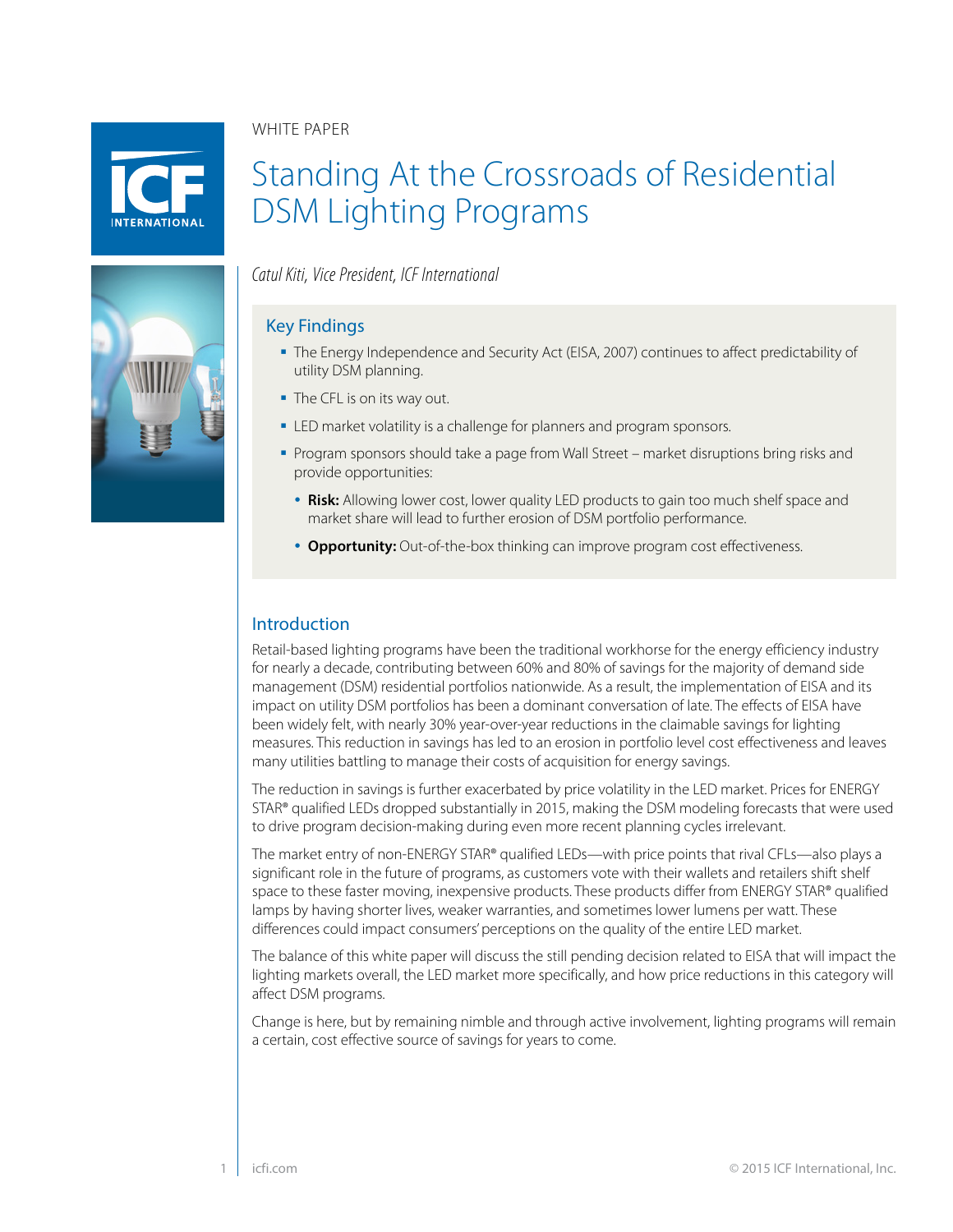



## Energy Independence and Security Act (EISA, 2007)

In 2017, the U.S. Department of Energy (DOE) is expected to finalize a rule for general service lamps that will continue to raise efficiency levels. The implementation of standards for common wattages is complete, but the full execution of EISA remains in process, and there are potentially significant impacts to come. Of specific interest to DSM programs will be the finalization of the rule that requires any and all general service lamps to meet a minimum efficiency standard of 45 lumens per watt <sup>1</sup>. DOE continues to work on compliance with this EISA requirement and how it will play out is yet to be seen. If DOE is successful in establishing a rule by the deadline, ICF would expect to see a further reduction in savings attributable to lighting programs and continued erosion in program cost effectiveness (if utilities maintain the status quo with their deployment strategies).

ICF is continuing to monitor DOE's rulemaking and will provide additional analysis after DOE publishes its Notice of Proposed Rulemaking in December 2015.

### The CFLs Last Stand

The CFL lamp has been the backbone of lighting programs for close to 10 years, but the frank reality is that CFLs are likely to become obsolete in the next year. Many program sponsors will no longer include the CFL in their measure mix after 2016, and retailers have indicated that they have little desire to sell CFLs after 2015. Ultimately, the DOE rulemaking may set efficiency levels so high that the majority of CFLs may be eliminated after January 2020.

The industry is at a critical transition point. Leaders and stakeholders will need to adapt and change so that lighting programs can survive the reality of the market as it continues to rapidly evolve. The time to invest in the transition from CFLs to LEDs has come. CFLs have made their last stand.

# The Rapidly Evolving LED Market

The LED market is dynamic and in a rapid state of change. Prices are dropping with astonishing speed, the number of choices available to consumers on store shelves is increasing, and non-ENERGY STAR® qualified lamps are appearing in more retailer product line-ups. The drop in LED prices has been significant over the past few years, going from an average of \$26/bulb in 2013 to \$8/bulb today (Figure 1). Despite this substantial decrease, pricing for

**Figure 1: 60W Equivalent A19 ENERGY STAR Historical Retail Prices**



ENERGY STAR® qualified LED lamps continues to remain a barrier for some consumers. It is still a relatively new technology and customers are comparing prices to baseline halogen products.

<sup>&</sup>lt;sup>1</sup> EISA Backstop Requirement states: "If the DOE fails to complete a rulemaking or if a final rule does not produce savings that are greater than or equal to the savings from a minimum efficacy standard of 45 lumens per watt, effective January 1, 2020, the Secretary shall prohibit the sale of any general service lamp that does not meet a minimum efficacy standard of 45 lumens per watt."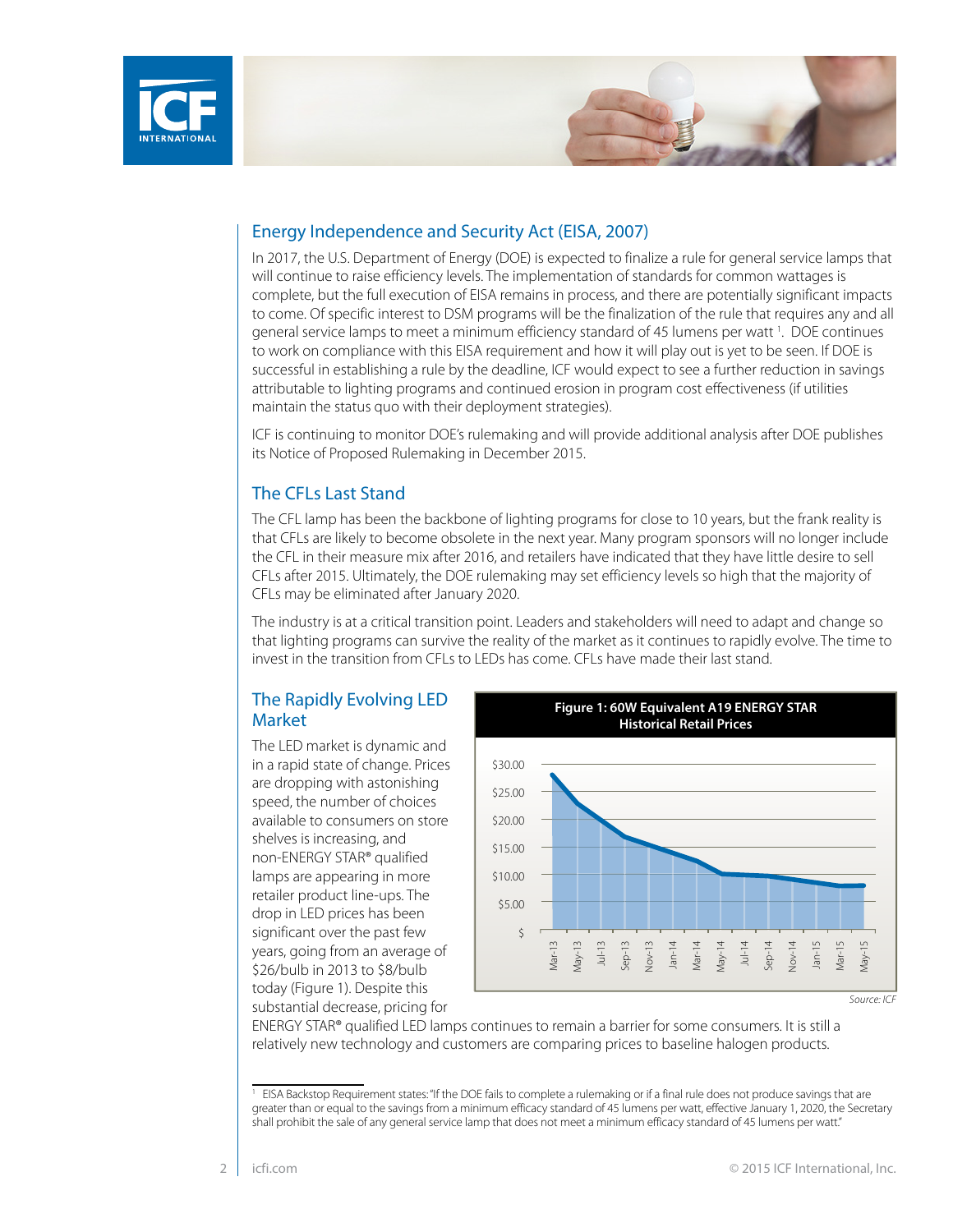



In regions where there are residential lighting programs, their success has created a conditioned consumer, one who expects a certain price point for energy efficient lighting. EISA and the phase out of standard wattage incandescent has created a consumer who believes everything is "somewhat" efficient. These two conditions have created a perfect storm that—without support from utility rebate programs and in the absence of competitively priced, program sponsored LEDs—risks moving customers back to the lower priced halogen and/or non-ENERGY STAR® LEDs. Leveraging utility funding to address the incremental cost between the less efficient technologies such as halogen lamps—which took the largest share of incandescent light bulbs after EISA implementation—is critical for maintaining the positive momentum that the utility programs have made in the efficient lighting market.

Non-ENERGY STAR® rated LED lamps pose another challenge for programs: These lamps were developed to hit a specific and deliberately low price point within the technology category. Starting with one retail chain, they have quickly appeared in a myriad of retailer line-ups since. Despite their favorable price point, these lamps lack the same performance metrics as ENERGY STAR® qualified lamps (Figure 2).

|                        | <b>ENERGY STAR® CFL</b> | Non-ENERGY STAR® LED                  | <b>ENERGY STAR® LED</b> |
|------------------------|-------------------------|---------------------------------------|-------------------------|
| <b>Lifetime</b>        | 10,000 hours            | 10,000 hours or less                  | 25,000 hours            |
| <b>Omnidirectional</b> | Yes                     | No, variances from 20<br>degrees plus | Yes                     |
| <b>Dimmable</b>        | No                      | <b>No</b>                             | Yes                     |

#### **Figure 2: Performance Variances between LED and CFL A-Line Lamps**

*Source: ICF*

*Lifetime:* ENERGY STAR® requires a minimum lifetime of 25,000 hours for LED lamps and 10,000 hours for CFL lamps. The first non-ENERGY STAR® LED lamps had a consistent level at 10,000 hours; however, a model recently introduced to the market has a lifetime of 5,000 hours. There is currently no consistency in the non-ENERGY STAR® technology.

**Omnidirectional:** ENERGY STAR® has requirements intended to have A-line LED lamps provide omnidirectional output. ENERGY STAR® determined that uplight is important—especially if a lamp is installed in a base up holder or table lamp—and that lamps should have no hotspots or dark spots that are too excessive, resulting in a fairly even light distribution around the lamp. The first non-ENERGY STAR® LEDs were short of the omnidirectional requirement, but not by a large margin.

**Dimmable:** ENERGY STAR® has requirements that lamps marketed as dimmable provide a satisfactory dimming experience for the consumer.<sup>2</sup> None of the non-ENERGY STAR® LEDs have dimming capabilities.

ICF is concerned about utility programs possibly adopting non-qualified LEDs as part of their program mix. Beyond having fewer features than ENERGY STAR® qualified LEDs, these low-cost products come with a lack of consistency. Continual product modifications intended to drive prices down (such as lifetime, CRI, dimmability, and lumens per watt) means there are no standards in place to ensure quality and high customer satisfaction with the products. As we learned from the early days of CFLs, it takes years to get customers back after they have had a negative experience with a bad lamp. Without an agreed upon quality standard, there are no controls and the industry once again becomes the Wild West, jeopardizing consumer's experiences and risking that the transition to LEDs will be significantly delayed.

<sup>&</sup>lt;sup>2</sup> ENERGY STAR® requires that if an LED lamp is marketed as dimmable it must dim below 20% of initial light output. Additionally, there are noise and flicker requirements to ensure consumer satisfaction.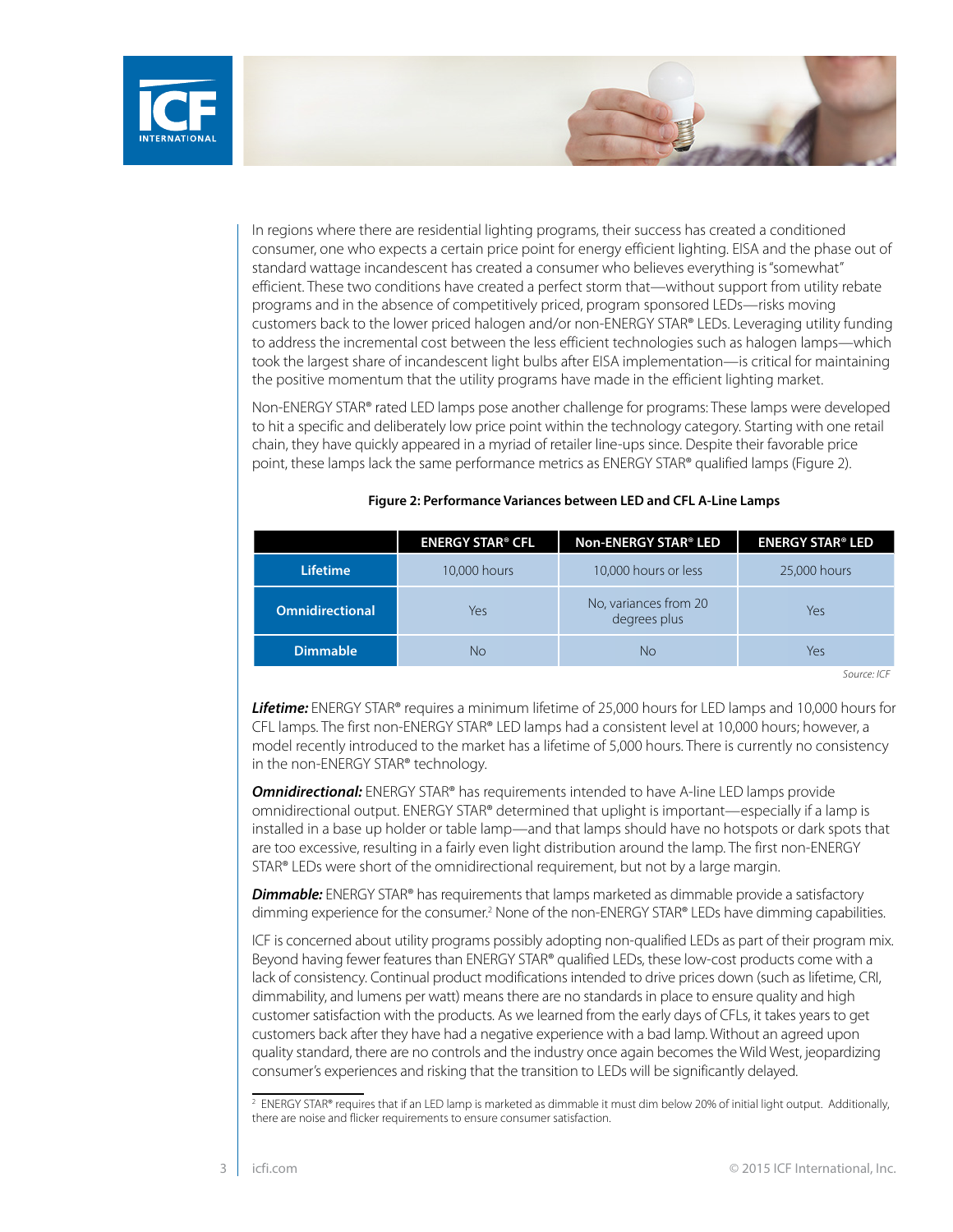



A number of manufacturers have openly stated that they will not follow this trend and will only release ENERGY STAR® qualified LEDs. But, market demand is hard to ignore, and there is a risk that potentially all retailers and many major manufacturers will eventually gravitate to the products that are at a price point that is most attractive to their customers' wallets in the short-term.

As retailers provide more shelf space to these lower cost, fast-moving products, ENERGY STAR® qualified lamps that are being promoted via utility programs risk getting crowded out of the aisle and the consumer risks a negative experience with inferior products. This results in a one-two punch for utility programs—the incentivized products lose shelf space and consumer distrust of LEDs increases due to potentially poor quality products.

# Opportunities to Improve Program Cost Effectiveness

As the baseline for lighting continues to drop the need to squeeze cost savings from lighting programs has never been stronger. To drive more effective program implementation, ICF believes that programs will need to become more nimble—using robust data analytics that better optimize incentives and target customers more effectively—and consider new approaches to store merchandizing.

#### *Incentive Optimization*

Lighting programs have evolved from simple coupon programs, with fixed incentives based on pack size, to markdowns using product Stock Keeping Units (SKU) to allocate incentives. We believe that with the availability of demographic segmentation data along with advanced analytics platforms that identify customer's propensity to participate, utility programs can make much smarter use of their program dollars, working with retailer and manufacturer partners to better target incentives.

#### *Program Implementation*

Many programs have invested in an expensive deployment model with fixed infrastructure that cannot modulate based on program needs or shifts in the market. Program sponsors should take a page from other market-based programs—for example by using a model for merchandizing that is similar to the residential audit—to reduce costs by leveraging a contractor's existing local footprint to improve retail execution.

#### *Value of Retail*

Use of segmentation data and insights from companies that have large footprints in retail operations allows for the development of a ranking system that prioritizes stores using demographic and program performance metrics, also known as the Value of Retail. This approach allows program sponsors to develop and better track metrics on participating stores, leading to more effective store merchandizing, better service strategies and optimized program participation. For example, by better understanding which customers shop where, we can go beyond the traditional zip code based approach when selecting participating storefronts, and choose only those stores with program targeted customers. Key utility program challenges, such as product leakage, are reduced.

#### *Customer Engagement*

New customer engagement platforms and tools are available to help educate customers on LED technologies. Cost savings from incentive optimization and program implementation can be repurposed to improve utility attribution through new engagement strategies like closed loop or targeted marketing tools. This can be taken further to help address concerns around attribution. For example, by using cutting edge approaches--such as attribution modeling that uses data analytics to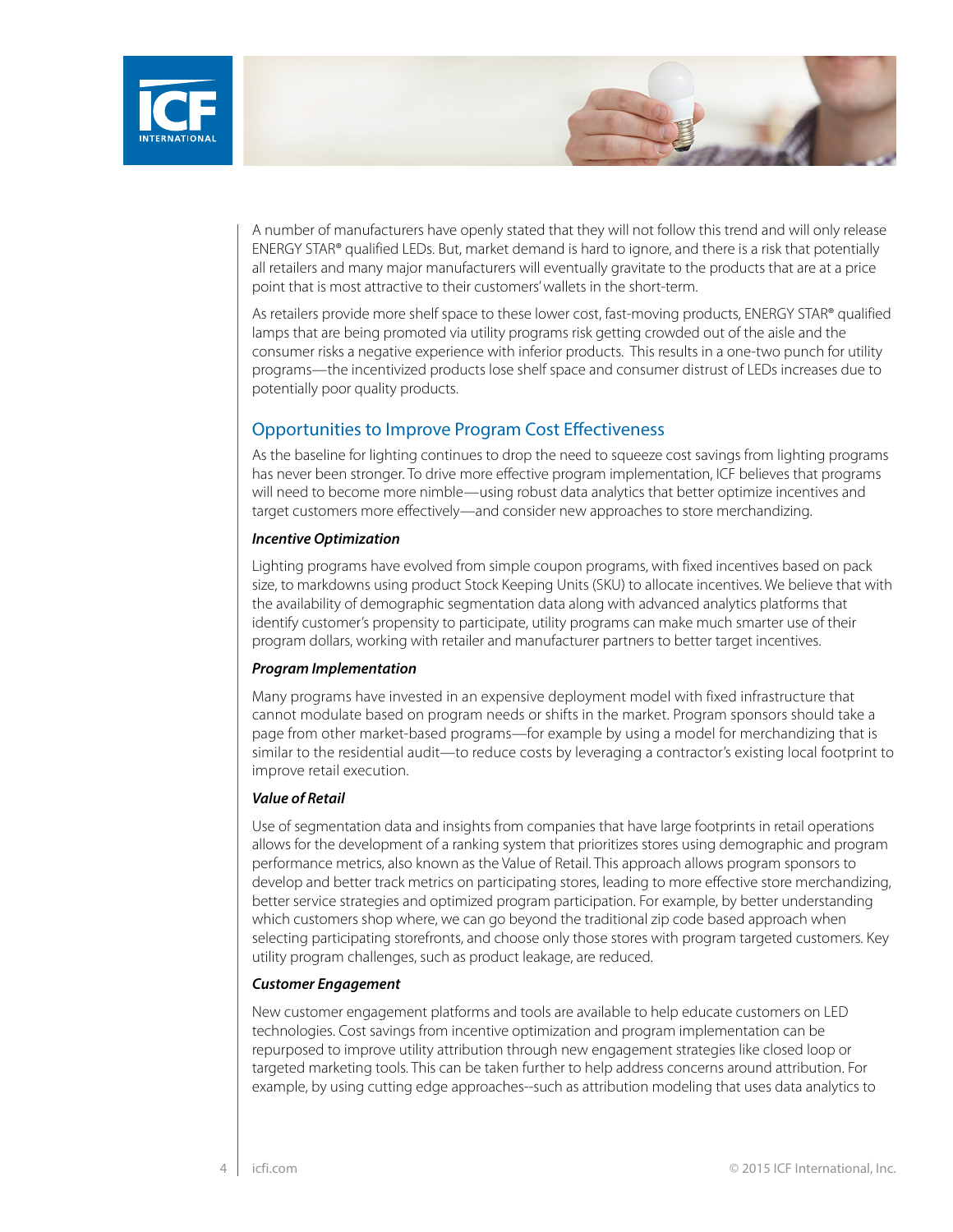

predict attribution at the store level--utilities can target where they engage customers. This allows utilities to actively manage the impacts of free-ridership.<sup>3</sup>

As illustrated in Figures 3 and 4, ICF has successfully used these approaches to reduce program administration costs for some of our clients by 50% while at the same time increasing overall volume by as much as 10% and LED uptake by greater than 50%.



 **Figure 3: Midwest Utility Residential Lighting Program Administration Costs 2014 – 2015 YTD**



**Figure 4: Midwest Utility Program Sales January – September 2014 and 2015**

<sup>&</sup>lt;sup>3</sup> This model was discussed during a presentation by Sara Conzemius of Illume Advising during ICF's Lighting Workshop held in Bentonville, AR, June 24, 2015